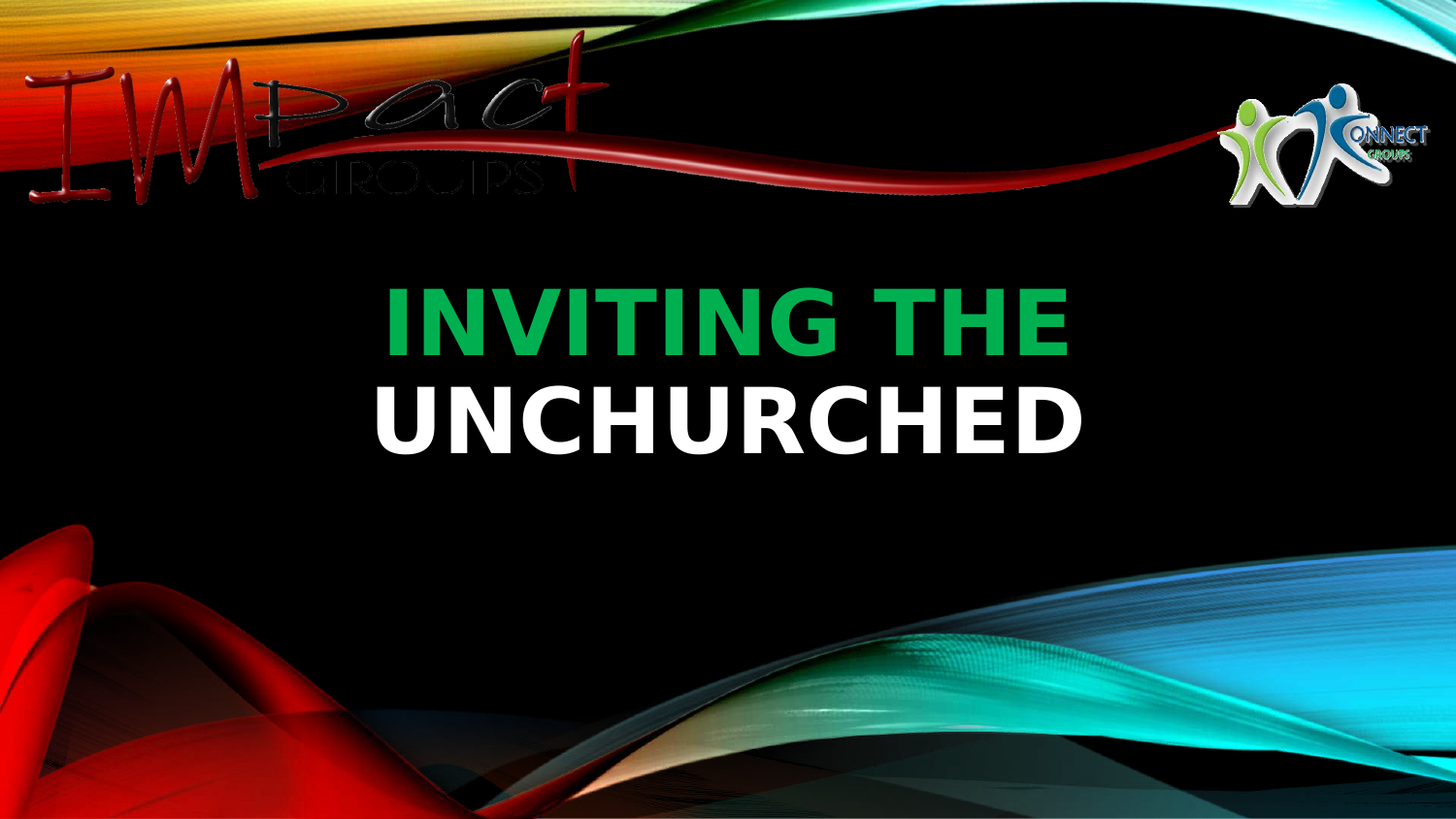- Unchurched people want to talk about **GOD**.
- •Surveys report **90%** of today's unchurched will come to church if invited by a family member or friend.

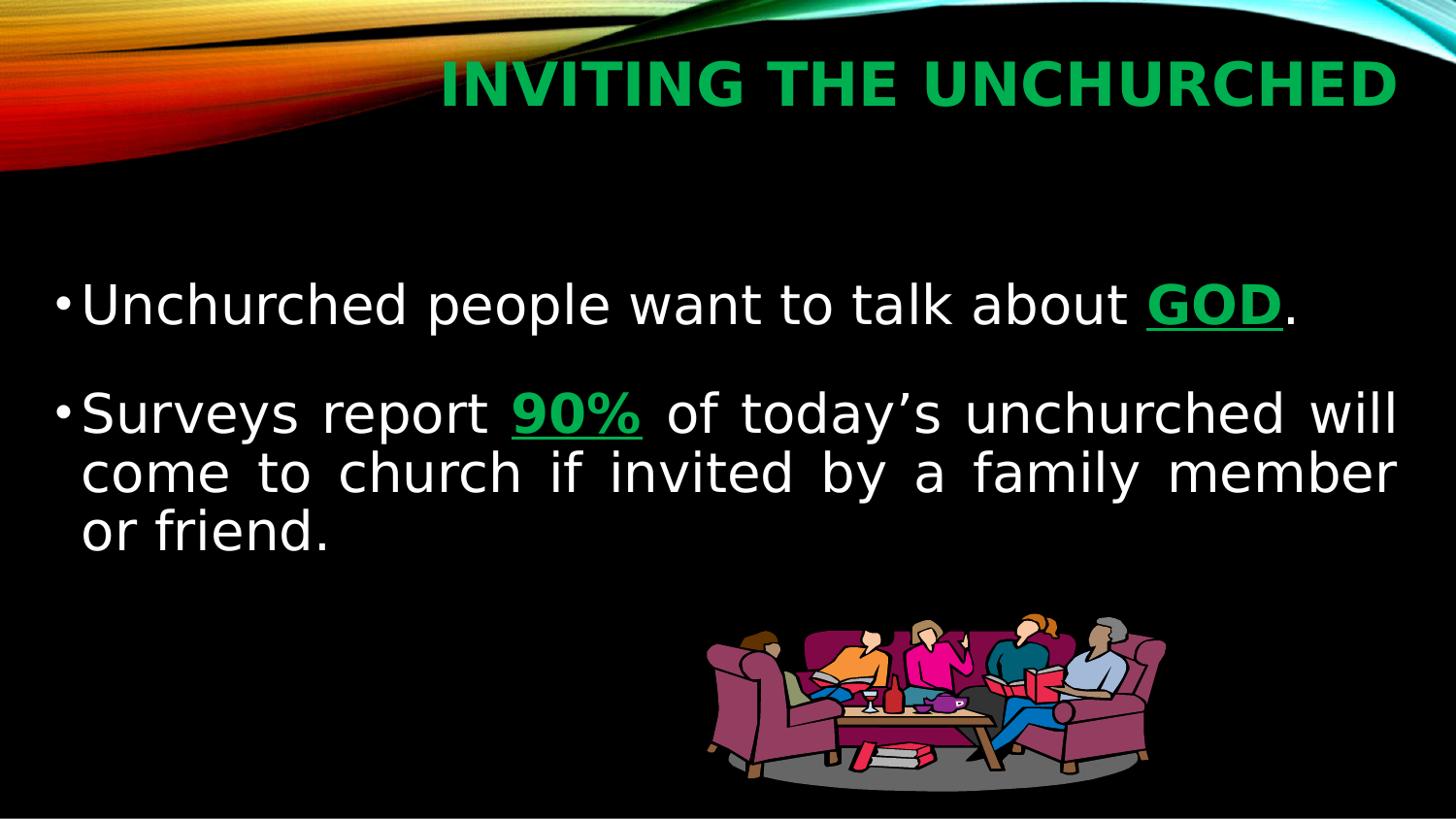- The unchurched also includes the "formerly" churched and spiritually **WOUNDED**.
- Unchurched people are most impressed by **LOVING-KINDNESS**
- **THIRTEEN** percent of unchurched Americans desire someone with whom to discuss their personal and spiritual needs.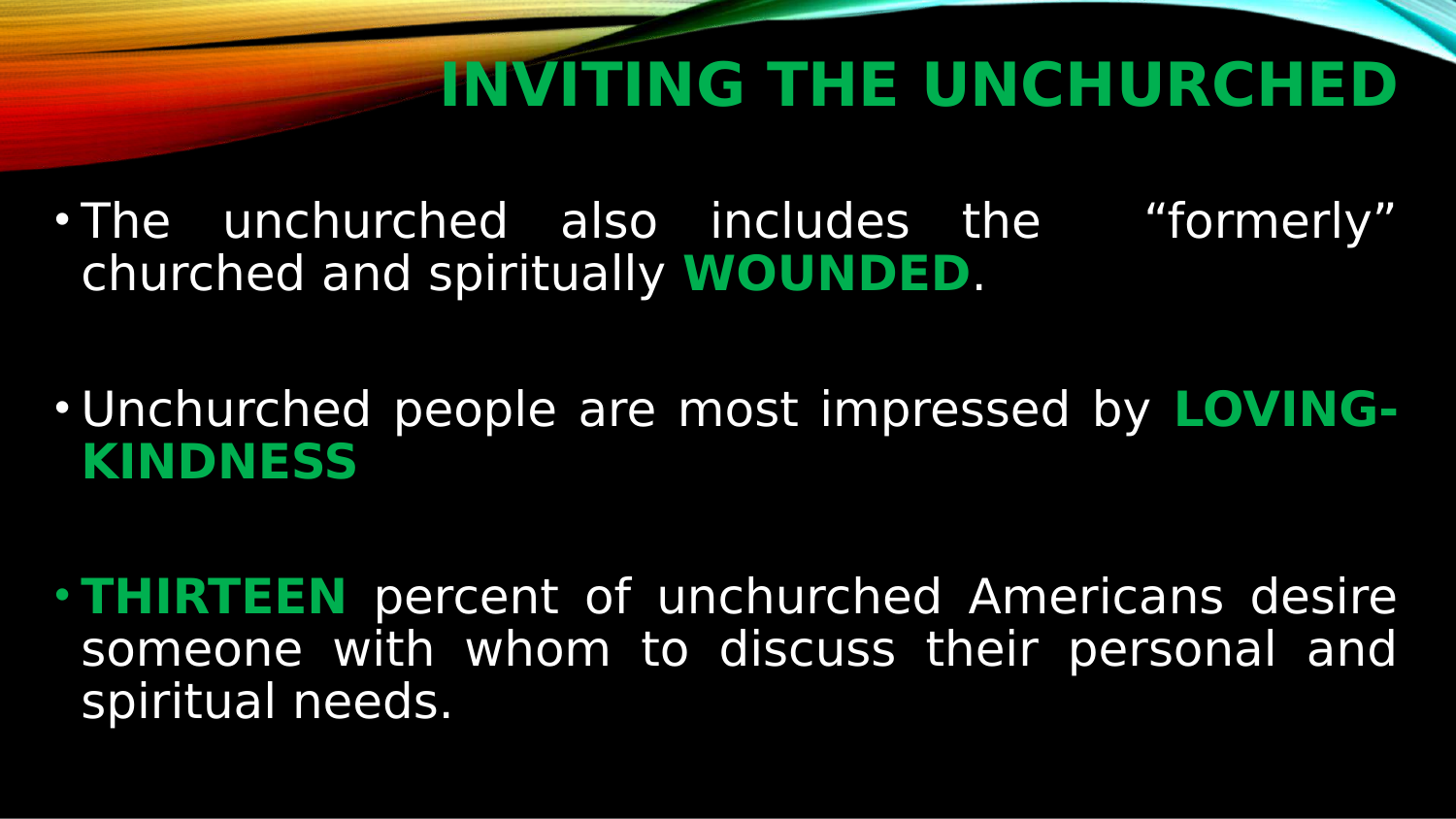- At the same time Christians say they want to **WITNESS** effectively and talk with people one-on-one about God.
- Get together with your church's **"BRINGERS,"** those who invite outsiders in your church.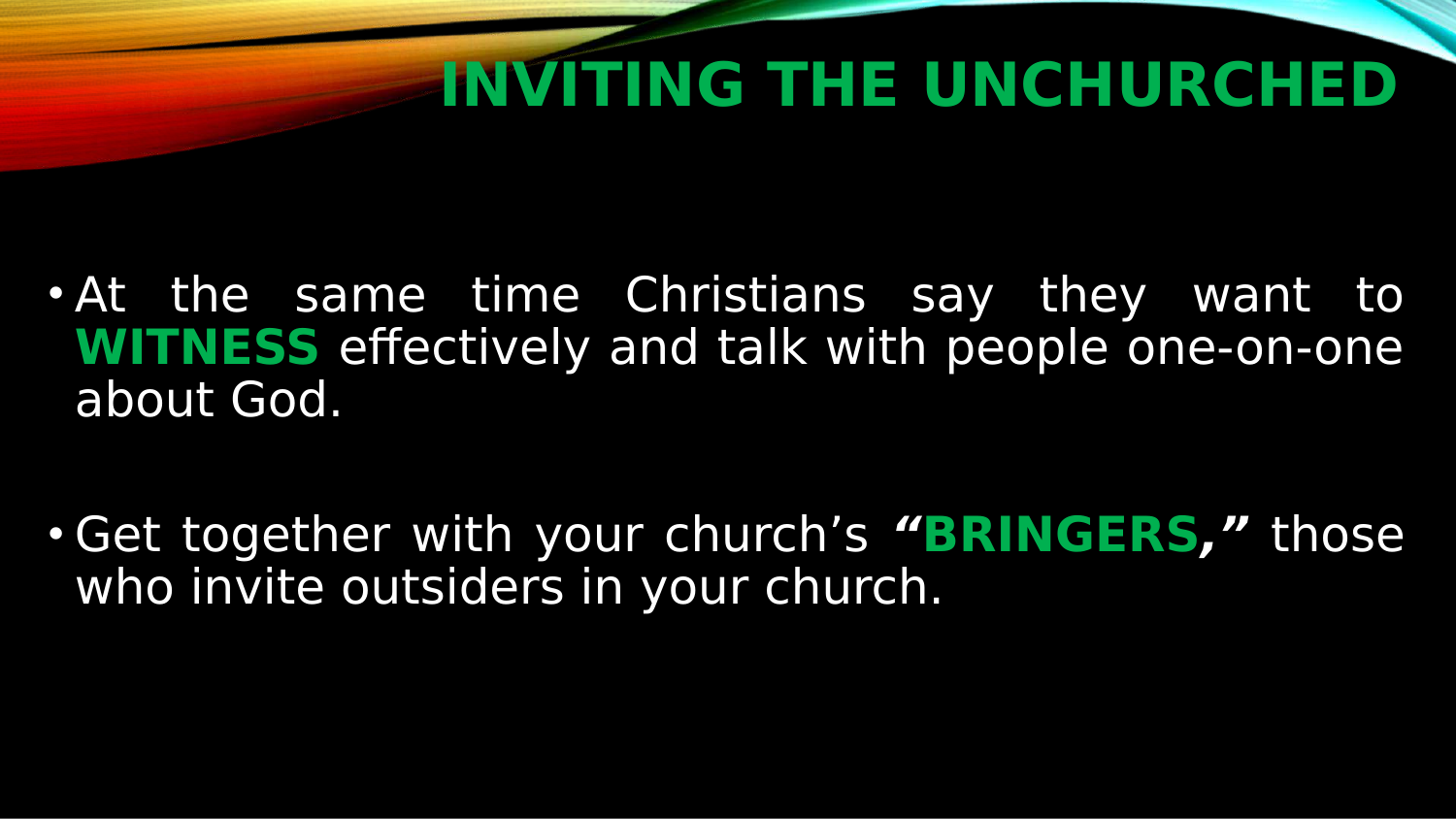- Developing a relationship with the unchurched is important. Build Bridges of Friendship by:
	- Becoming personally acquainted with unchurched people;
	- Cultivating friendships;
	- Praying for your friends;
	- Sharing your social life with them;
	- Complimenting rather than condemn;
	- Talking about your journey of faith at the level of the unchurched person's receptivity;
	- Believing God is at work in the unchurched whether or not you see progress.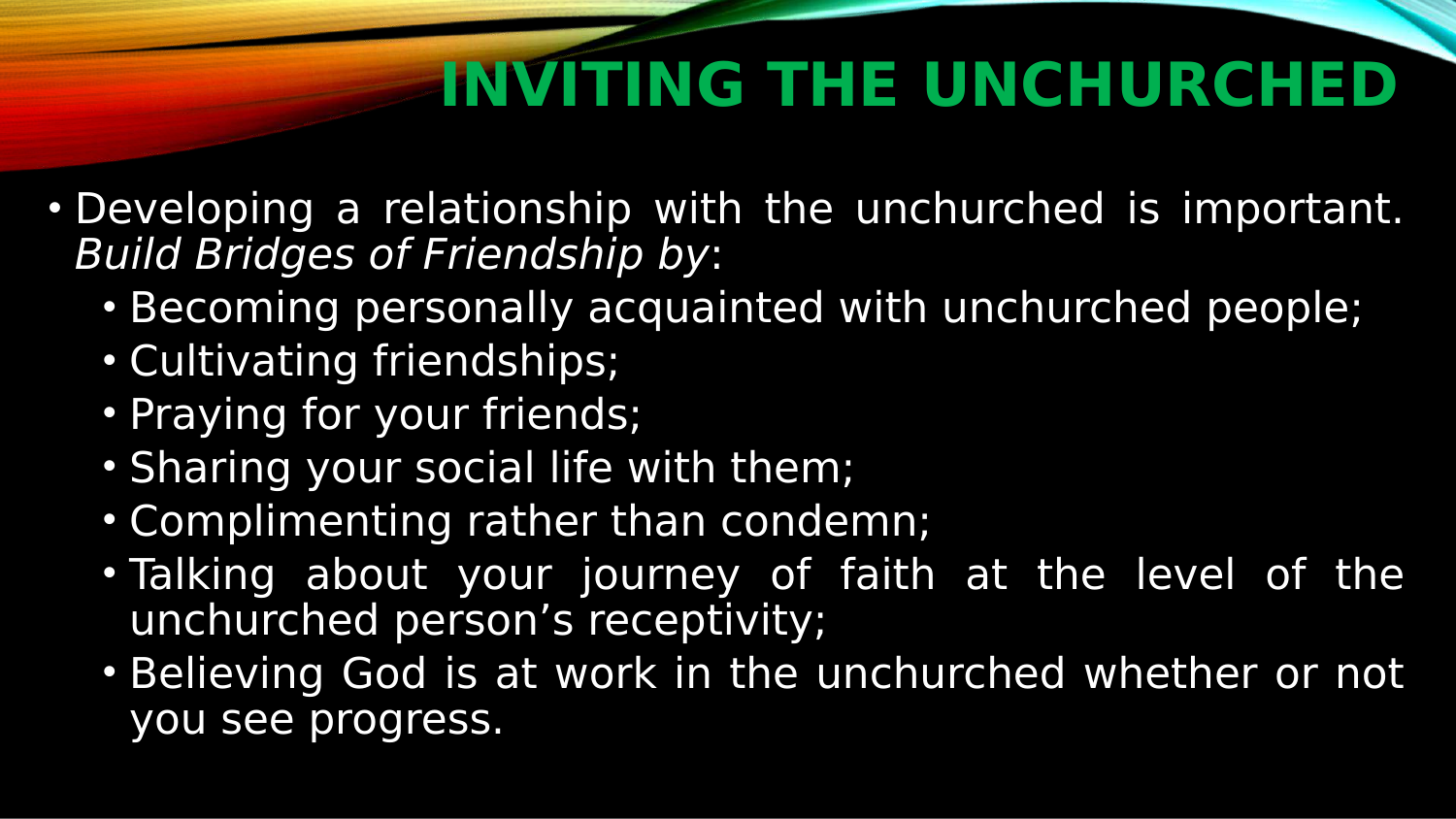• Ask the Holy Spirit to stir your spirit with Rom 10:14 "How, then, can they call on the one they have not believed in? And how can they believe in the one of whom they have not **HEARD**? And how can they hear without someone preaching to them?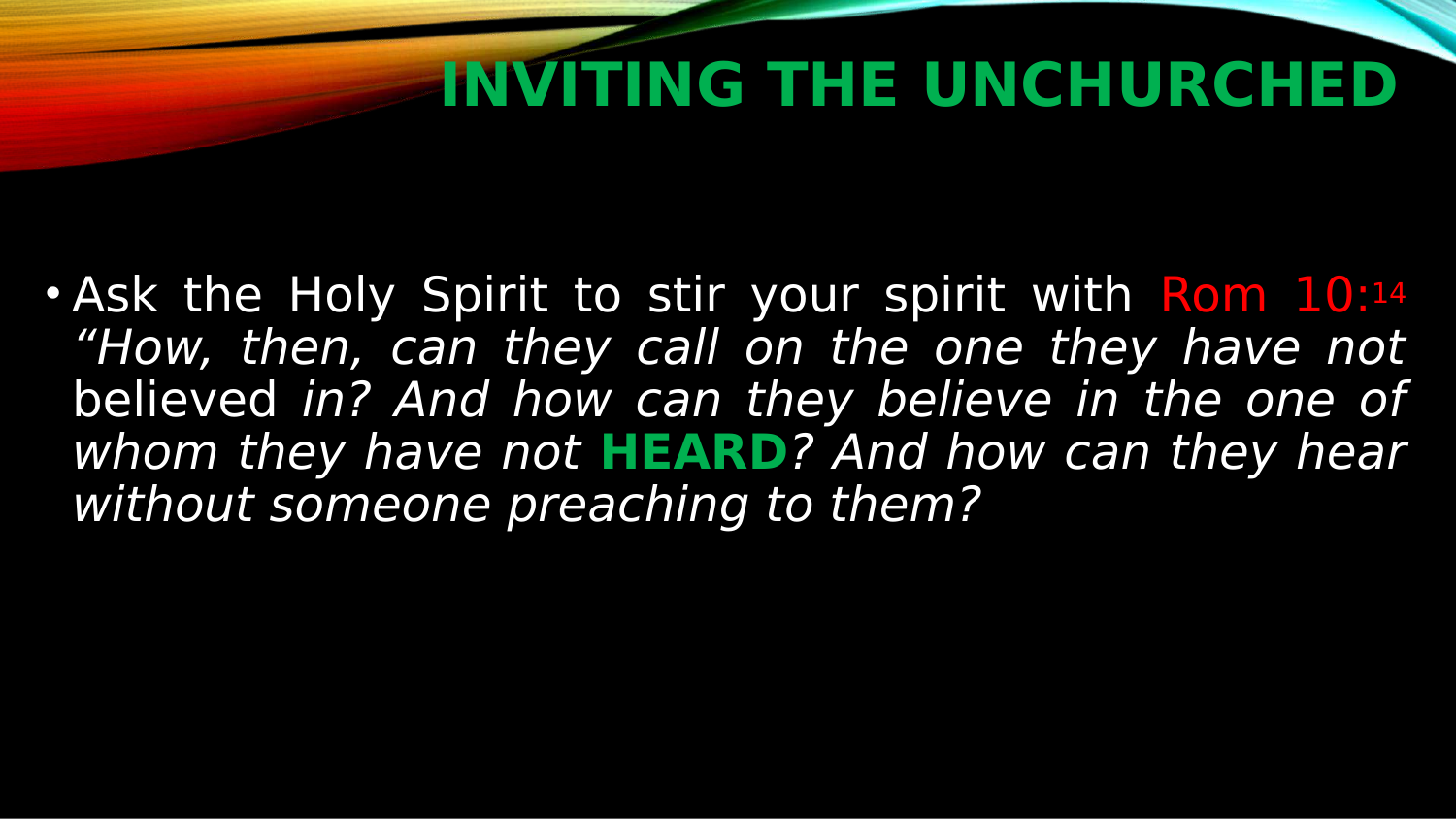- The unchurched yearn for a **COMMUNITY** in which to belong.
- Belonging leads to change in beliefs and **VALUES**
- Gallup's survey revealed that **52%** of unchurched Americans indicate they intend to return to worship services.
- The unchurched feel **GUILTY** about not attending church.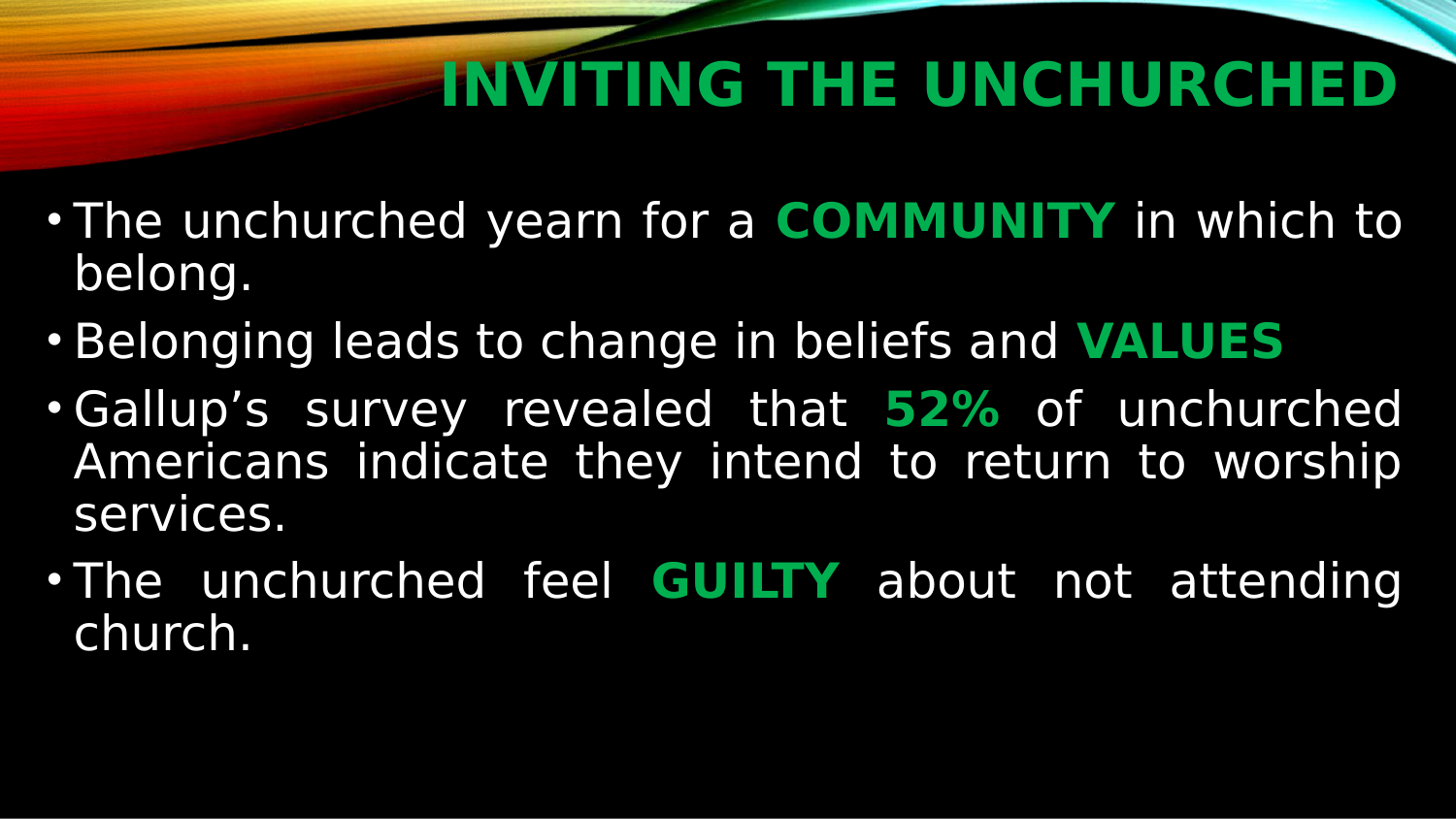- The unchurched **FEAR** they will feel out of place.
- Many believe church to be the **MOST** relevant institution in today's society.
- Some unchurched report negative experiences from visiting churches, yet they are forgiving and view the church **POSITIVELY**.

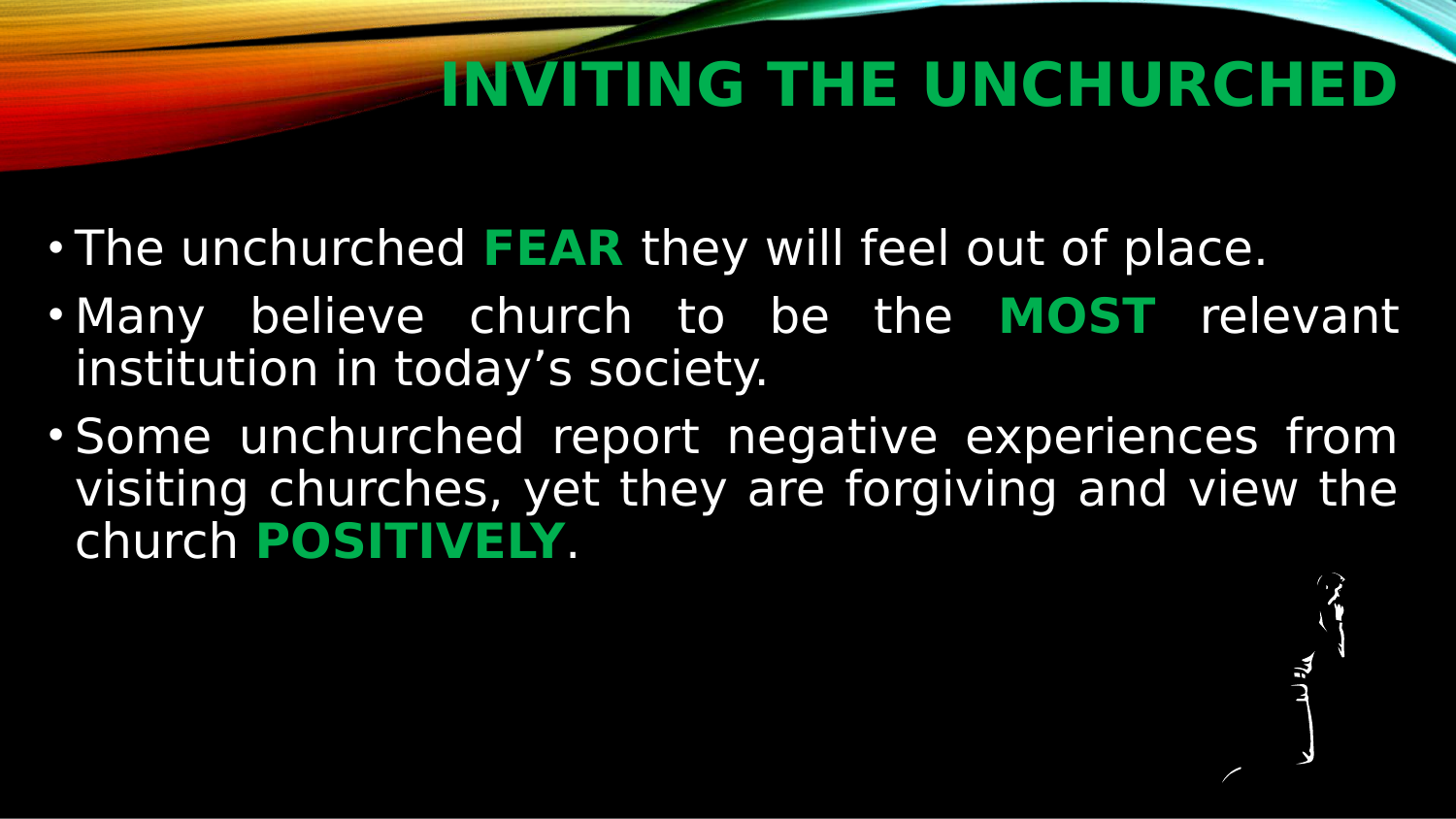How will you asses the felt needs of the unchurched in your community?

- 1. Are you an **ACTIVE** member of a nearby church? (if yes, wish the person well and end the interview.)
- 2. What do you think is the great **NEED** in [your area]?
- 3. Why do you think most people don't **ATTEND** church?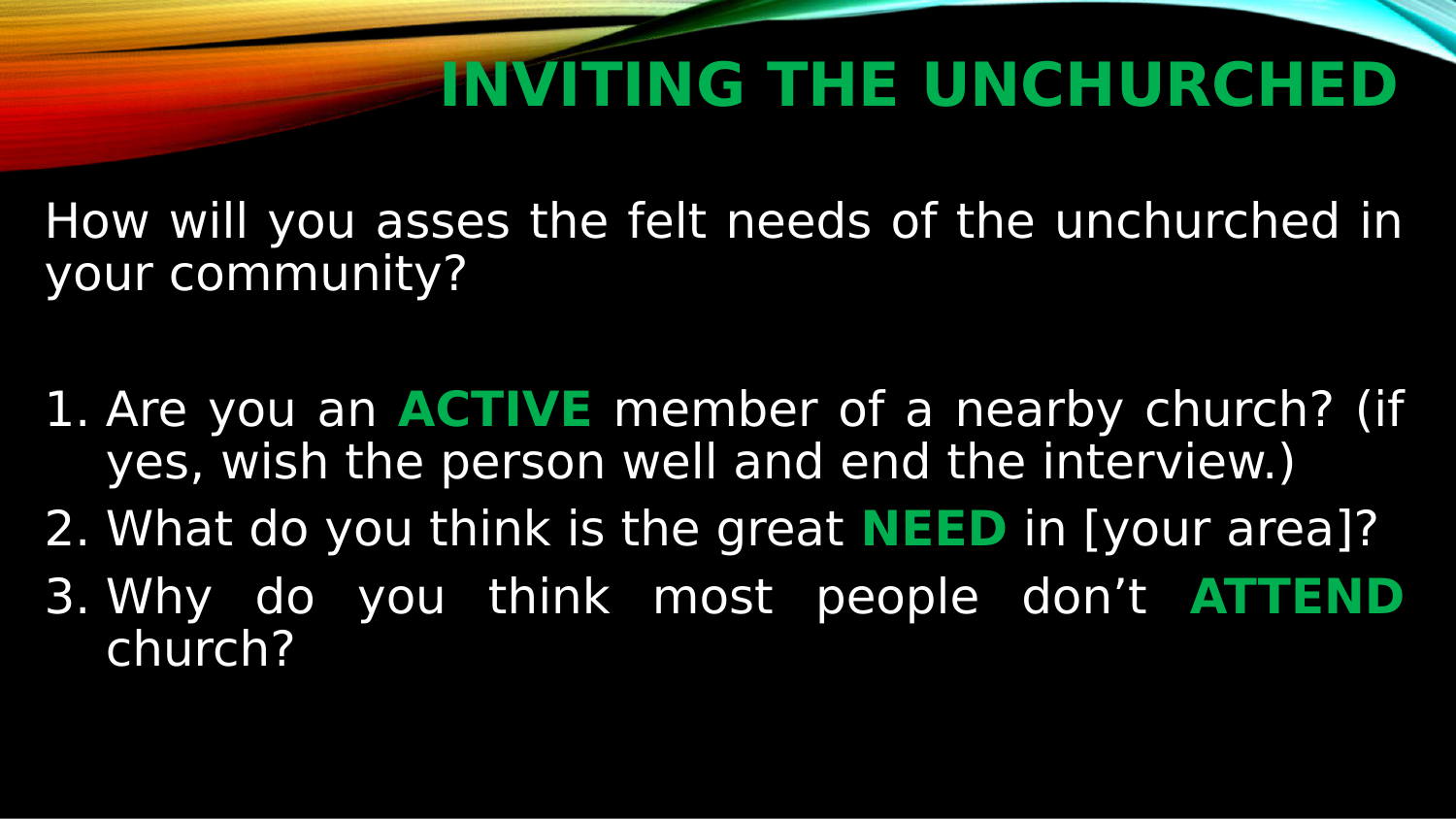- 4. If you were looking for a church in the area, what kinds of things would you look for?
- 5. What advice would you give me as a layperson in my church? What could I do for you?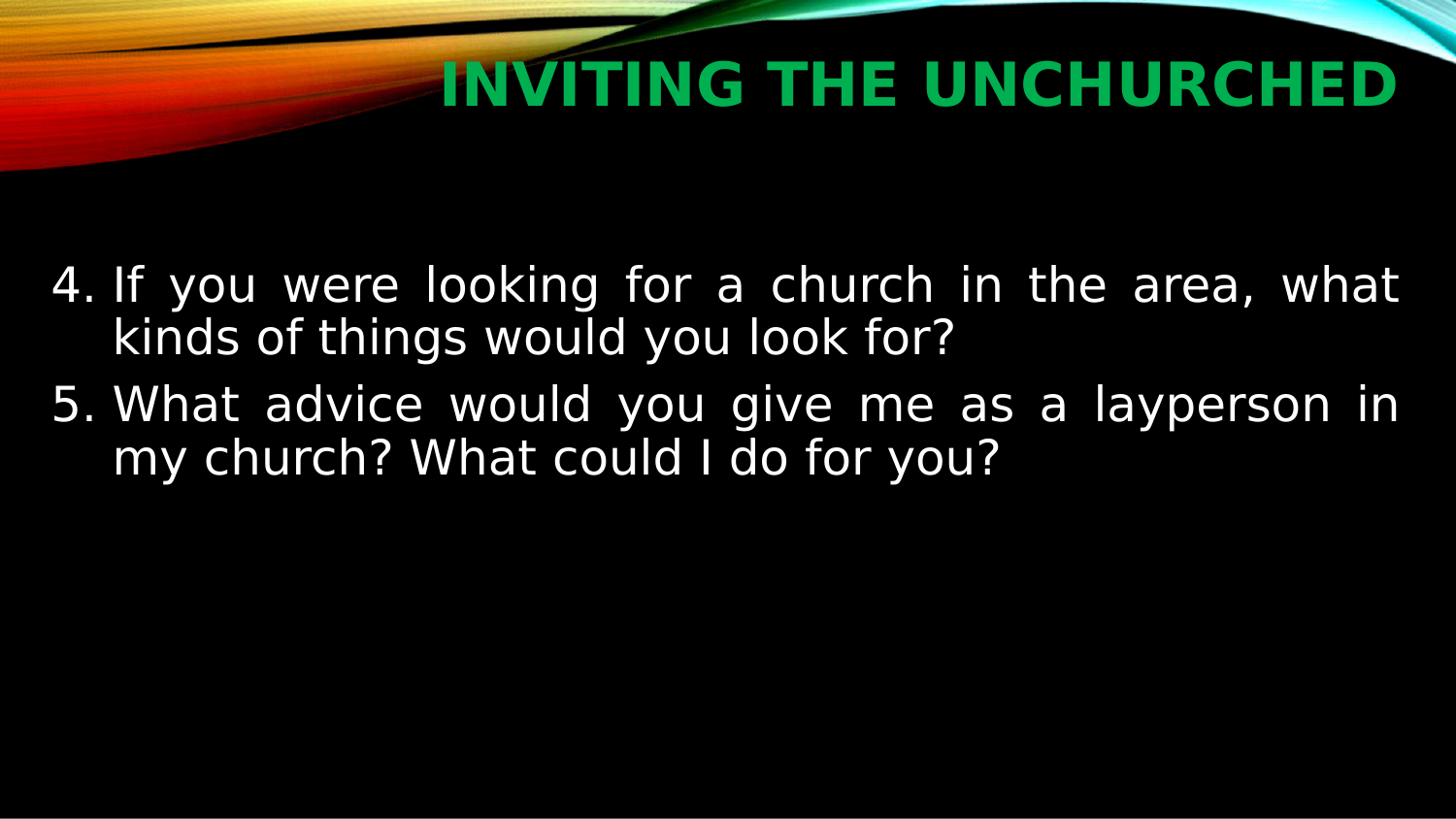# **Churches**

## **Small Groups/House**

#### Dialogue questions for small groups:

- Why are we part of this small group?
- What is special about this group?
- What might someone new to this group gain by being with us?
- What might our congregation gain by inviting friends to visit with us for worship and other events?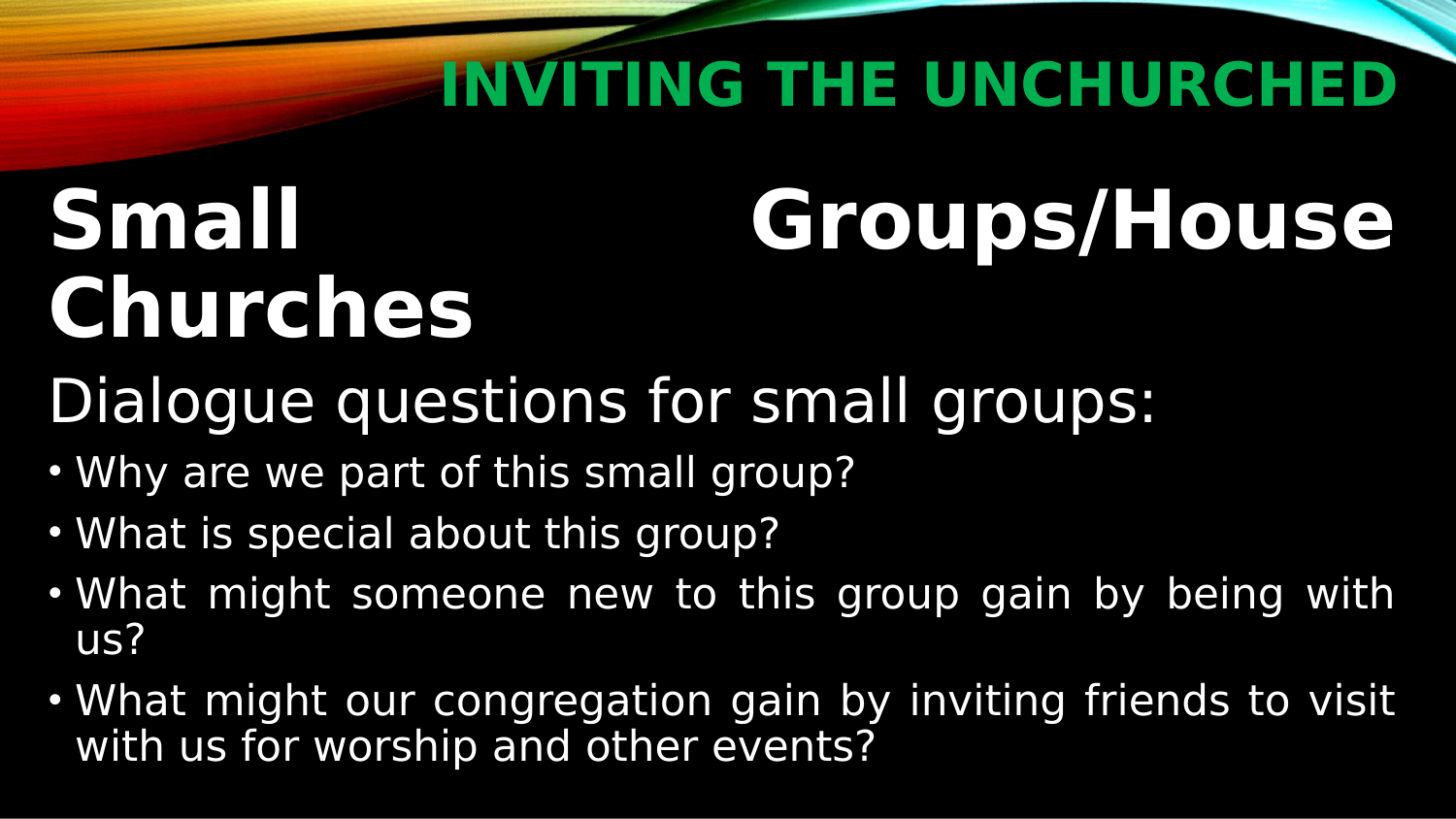#### **Small Group** (cont)

- How do we invite friends to visit our Church/Group?
- How are newcomers welcomed and encouraged to become part of us?
- Are we ready to invite people?